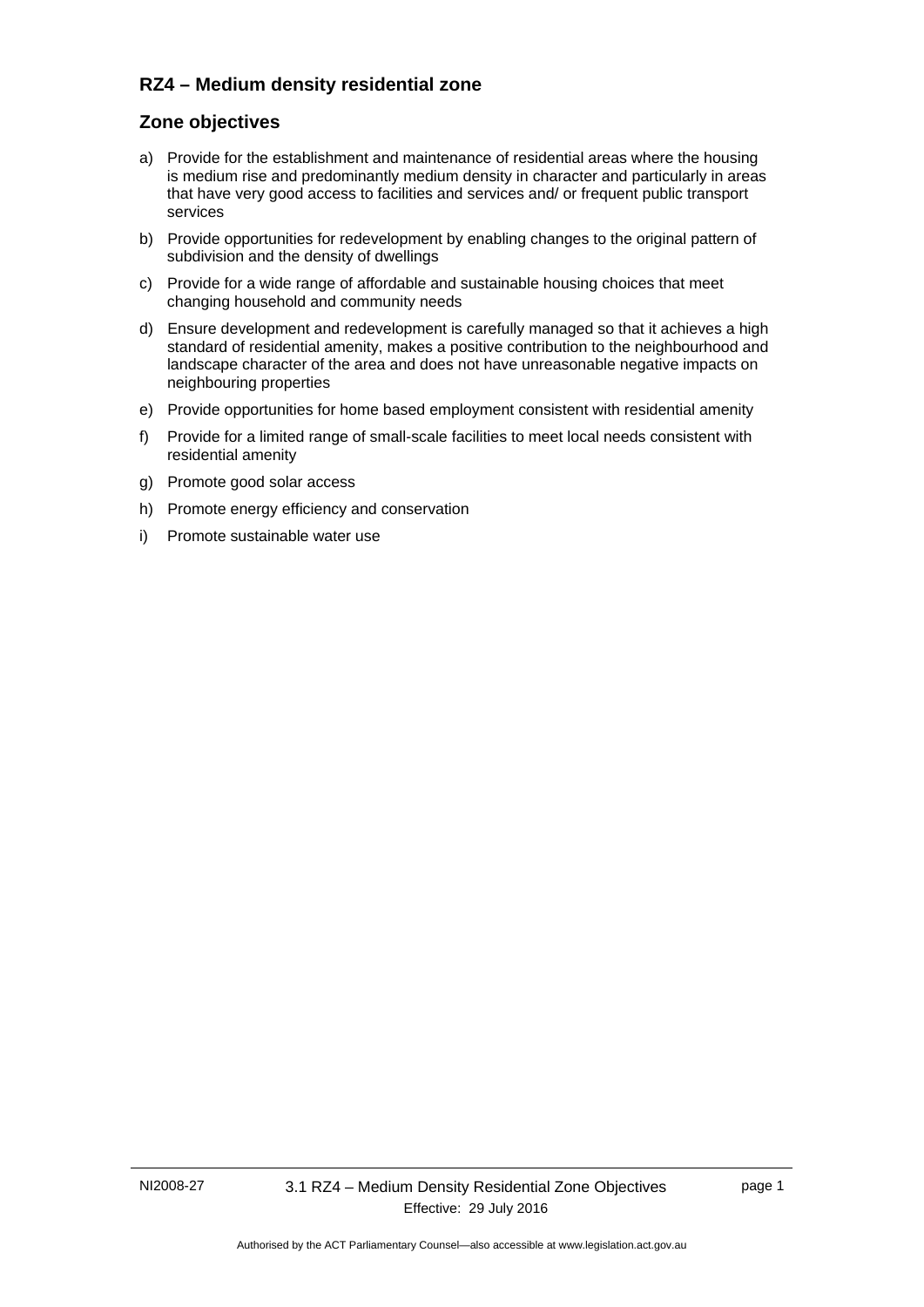# **RZ4 – Medium density residential zone development table**

### **EXEMPT DEVELOPMENT**

Development approval is not required. Building approval may be required. On leased land, development must be authorised by a lease.

Single dwelling housing – new residential land, subject to section 20 and schedule 1 of the Planning and Development Regulation 2008.

Exempt development identified in section 20 and schedule 1 of the Planning and Development Regulation 2008.

## **ASSESSABLE DEVELOPMENT**

Development application required.

On leased land, development must be authorised by a lease.

**MINIMUM ASSESSMENT TRACK** 

**CODE** 

Development application required and assessed in the code track

**Development**

Single dwelling housing that complies with the relevant rules, except where exempted from requiring development approval by section 20 and schedule 1 of the Planning and Development Regulation 2008.

Development specified as additional code track development in a suburb precinct code for land shown on the relevant suburb precinct map

Varying a lease to do one or more of the following:

1. express the number of approved or lawfully erected dwellings

2. remove, relocate or change easements.

## **MINIMUM ASSESSMENT TRACK**

### **MERIT**

Development application required and assessed in the merit track, unless specified in schedule 4 of the Planning and Development Act 2007 (as impact track)

| <b>Development</b>                                                                                                                                |                                                                                    |
|---------------------------------------------------------------------------------------------------------------------------------------------------|------------------------------------------------------------------------------------|
| ancillary use                                                                                                                                     | parkland                                                                           |
| boarding house                                                                                                                                    | residential care accommodation                                                     |
| child care centre                                                                                                                                 | retirement village                                                                 |
| community activity centre                                                                                                                         | sign                                                                               |
| consolidation                                                                                                                                     | single dwelling housing (where not exempt<br>development or code track assessable) |
| demolition                                                                                                                                        | secondary residence                                                                |
| development specified as additional merit<br>track development in a suburb precinct code<br>for land shown on the relevant suburb<br>precinct map | special dwelling                                                                   |
| guest house                                                                                                                                       | subdivision                                                                        |
| health facility                                                                                                                                   | supportive housing                                                                 |
| home business                                                                                                                                     | temporary use                                                                      |
| minor road                                                                                                                                        | varying a lease (where not code track or<br>impact track assessable)               |
| minor use                                                                                                                                         |                                                                                    |
| multi-unit housing                                                                                                                                |                                                                                    |
|                                                                                                                                                   |                                                                                    |

#### **MINIMUM ASSESSMENT TRACK IMPACT** Development application required and assessed in the impact track

1. Development that is not:

- a. Exempt, code track or merit track development (see section 132 of the Planning and Development Act 2007); or
- b. Prohibited development, other than development that is permitted under s137 of the Planning and Development Act 2007.

page 2 3.1 RZ4 – Medium Density Residential Zone Development Table Effective: 29 July 2016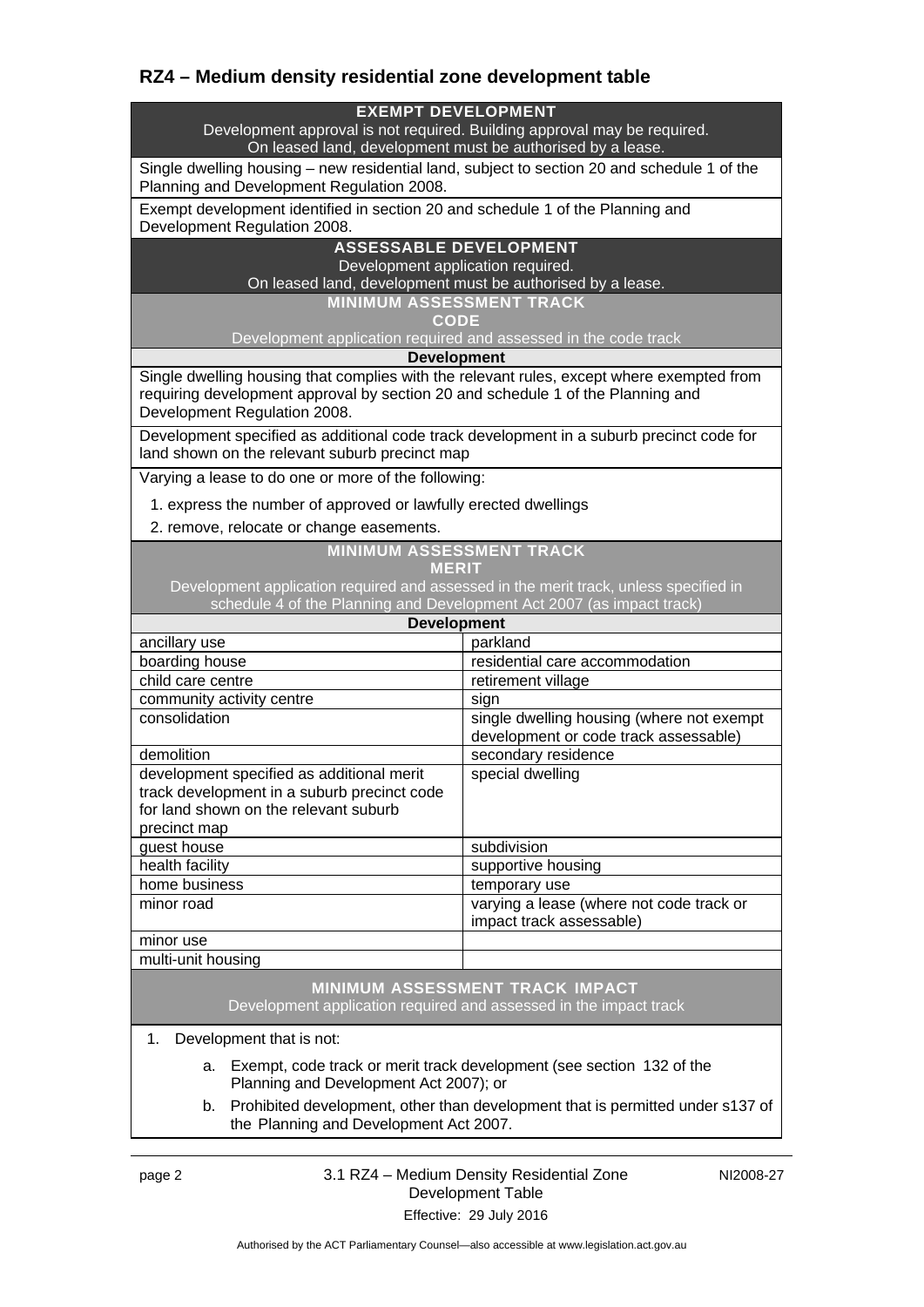| Development specified in schedule 4 of the Planning and Development Act 2007 and<br>2.<br>not listed as a prohibited use in this table.                           |                                                                                                  |  |
|-------------------------------------------------------------------------------------------------------------------------------------------------------------------|--------------------------------------------------------------------------------------------------|--|
| Development that is authorised by a lease and listed as a prohibited use in this table.<br>3.                                                                     |                                                                                                  |  |
| Development declared under section 124 or section 125 of the Planning and<br>4.<br>Development Act 2007 and not listed as a prohibited development in this table. |                                                                                                  |  |
| Varying a lease to add a use assessable under the impact track.<br>5.                                                                                             |                                                                                                  |  |
| <b>PROHIBITED DEVELOPMENT</b>                                                                                                                                     |                                                                                                  |  |
| Development listed below is prohibited development except where it is listed elsewhere in<br>this development table.                                              |                                                                                                  |  |
| agriculture                                                                                                                                                       | liquid fuel depot                                                                                |  |
| airport                                                                                                                                                           | mining industry                                                                                  |  |
| animal care facility                                                                                                                                              | mobile home park                                                                                 |  |
| animal husbandry                                                                                                                                                  | motel                                                                                            |  |
| aquatic recreation facility                                                                                                                                       | municipal depot                                                                                  |  |
| bulk landscape supplies                                                                                                                                           | nature conservation area                                                                         |  |
| business agency                                                                                                                                                   | offensive industry                                                                               |  |
| car park                                                                                                                                                          | office                                                                                           |  |
| caretakers residence                                                                                                                                              | outdoor recreation facility                                                                      |  |
| caravan park/camping ground                                                                                                                                       | overnight camping area                                                                           |  |
| cemetery                                                                                                                                                          | pedestrian plaza                                                                                 |  |
| civic administration                                                                                                                                              | place of assembly                                                                                |  |
| club                                                                                                                                                              | place of worship                                                                                 |  |
| communications facility                                                                                                                                           | plant and equipment hire establishment                                                           |  |
| community theatre                                                                                                                                                 | plantation forestry                                                                              |  |
| commercial accommodation unit                                                                                                                                     | produce market                                                                                   |  |
| corrections facility                                                                                                                                              | public agency                                                                                    |  |
| craft workshop                                                                                                                                                    | public transport facility                                                                        |  |
| cultural facility                                                                                                                                                 | railway use                                                                                      |  |
| defence installation                                                                                                                                              | recyclable materials collection                                                                  |  |
| development specified as additional<br>prohibited development in a suburb precinct<br>code for land shown on the relevant suburb<br>precinct map                  | recycling facility                                                                               |  |
| drink establishment                                                                                                                                               | religious associated use                                                                         |  |
| drive-in cinema                                                                                                                                                   | restaurant                                                                                       |  |
| educational establishment                                                                                                                                         | sand and gravel extraction                                                                       |  |
| emergency services facility                                                                                                                                       | scientific research establishment                                                                |  |
| farm tourism                                                                                                                                                      | serviced apartment                                                                               |  |
| freight transport facility                                                                                                                                        | service station                                                                                  |  |
| funeral parlour                                                                                                                                                   | <b>SHOP</b>                                                                                      |  |
| general industry                                                                                                                                                  | stock/sale yard                                                                                  |  |
| group or organised camp                                                                                                                                           | store                                                                                            |  |
| hazardous industry                                                                                                                                                | tourist facility                                                                                 |  |
| hazardous waste facility                                                                                                                                          | tourist resort                                                                                   |  |
| hospital                                                                                                                                                          | transport depot                                                                                  |  |
| hotel                                                                                                                                                             | varying a lease to add a use listed as<br>"prohibited development" in this development<br>table. |  |
| incineration facility                                                                                                                                             | vehicle sales                                                                                    |  |
| indoor entertainment facility                                                                                                                                     | veterinary hospital                                                                              |  |
| indoor recreation facility                                                                                                                                        | warehouse                                                                                        |  |